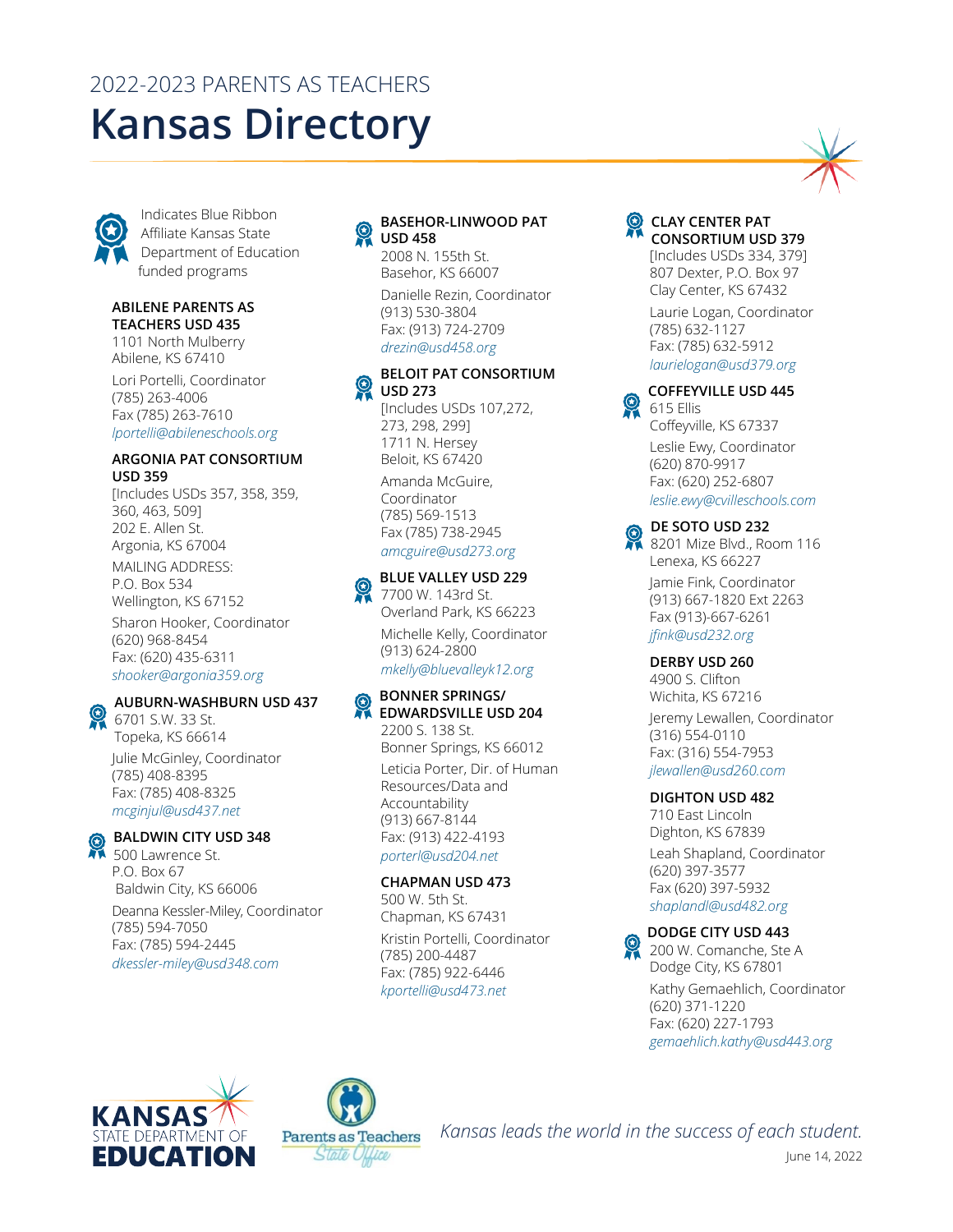# **EL DORADO USD 490**

124 W. Central Ave. El Dorado, KS 67042

Jenifer Davis, Executive Director of Instructional Supports (316) 322-4800 Fax: (316) 322-4801 *[jldavis@eldoradoschools.org](mailto:jldavis@eldoradoschools.org)*

### **FORT LARNED USD 495**

2104 Broadway Larned, KS 67550

Valerie Marshall, Coordinator 620-804-3336 Fax: (620) 285-2141 *[val.marshall@usd495.com](mailto:val.marshall@usd495.com)*

# **GARDEN CITY USD 457**

121 W. Walnut Garden City, KS 67846

Dani Becker, Coordinator (620) 271-3589 Fax: (620) 805-7549 *[dbecker@gckschools.com](mailto:dbecker@gckschools.com)*

# **GARDNER EDGERTON USD 231**

Nike Elementary School 19500 S. Gardner Road Gardner, KS 66030

Carol Vawter, Coordinator (913) 856-3035 Fax (913) 856-3054 *[vawterc@usd231.com](mailto:vawterc@usd231.com)*

# **GEARY COUNTY USD 475**

■ 300 W. 9th St. Junction City, KS 66441 Mary Cay Stauffer, Coordinator (785) 717-4023

Fax: (785) 717-6901 *[marycaystauffer@usd475.org](mailto:marycaystauffer@usd475.org)*

#### **GODDARD USD 265**

201 S. Main St., P.O. Box 249 Goddard, KS 67052

Susan E. Ridgway, Coordinator (316) 794-4057 Fax: (316) 794-2222 *[sridgway@goddardusd.com](mailto:sridgway@goddardusd.com)*

# **GREAT BEND PARENTS AS TEACHERS USD 428**

3400 21st St. Great Bend, KS 67530

Amanda Gotts, Parent Educator Tricia Reiser, Coordinator (620) 793-1518 Fax: (620) 793-1551 *[amanda.gotts@usd428.net](mailto:amanda.gotts@usd428.net) [tricia.reiser@usd428.net](mailto:tricia.reiser@usd428.net)*

# **HARVEY COUNTY PAT USD 373**

[Includes USDs 373, 439, 440, 460] 816 Oak St. Newton, KS 67114 Brittany Denson, Coordinator (316) 284-6510 X1961 Fax: (316) 284-6513 *[brittany.denson@usd373.org](mailto:brittany.denson@usd373.org)*

# **HAYS USD 489**

2501 E. 13th St. Hays, KS 67601 Dana Stanton, Coordinator (785) 623-2430 Fax: (785) 623-2412 *[dstanton@usd489.com](mailto:dstanton@usd489.com)*

#### **HAYSVILLE USD 261**

1745 W. Grand Ave. Haysville, KS 67060

Emily Goetz, Coordinator (316) 554-2303 Fax: (316) 554-2342 *[egoetz@usd261.com](mailto:egoetz@usd261.com)*

#### **HERINGTON/RURAL VISTA/ SOLOMON PAT USD 487**

[Includes USDs 393, 481, 487] 1403 North D St. Herington, KS 67449

Sara Hunnicutt, Coordinator (785) 258-3234 X 209 Fax: (785) 258-2915 *[sarah@usd487.org](mailto:sarah@usd487.org)*

#### **HOLCOMB PARENTS AS TEACHERS USD 363**

204 N. Henderson, P.O. Box 37 Holcomb, KS 67851 Scott Myers, Administrator Kari VanPelt, Coordinator (620) 277-4431 Fax: (620) 277-4424 *[scott.myers@usd363.com](mailto:scott.myers@usd363.com)*

*[kari.vanpelt@usd363.com](mailto:kari.vanpelt@usd363.com)*

# **HUGOTON USD 210**

507 S. Madison Hugoton, KS 67951 Tiffany Boxum, Principal (620) 544-4334 Fax: (620) 544-4871 *[tiffany.boxum@usd210.org](mailto:tiffany.boxum@usd210.org)*

#### **HUTCHINSON CONSORTIUM**   $\Omega$ **USD 308**

[Includes USDs 308, 309, 312, 313] 200 E. Sherman Hutchinson, KS 67501 Sarah Berkley, Coordinator (620) 615-4791 Fax: (620) 615-4799 *[berkley.sarah@usd308.com](mailto:berkley.sarah@usd308.com)*

#### **KANSAS CITY AREA**  Q **CONSORTIUM USD 233**

[Includes USDs 202, 207, 233, 453, 500] 300 E. Loula St. Olathe, KS 66061 Rebecca Stewart, Consortium Prog Dir. (913) 780-8235 Fax: (913) 780-8104 *[rjstewart@olatheschools.org](mailto:rjstewart@olatheschools.org)*

#### CONSORTIUM MEMBERS

Fort Leavenworth USD 207/ Leavenworth USD 453 PAT Kicia Wagner, Coordinator (913) 684-1450

*[kicia.wagner@lvpioneers.org](mailto:kicia.wagner@lvpioneers.org)*

#### Kansas City Public Schools USD 500 Elizabeth Foss, Coordinator (913) 627-4375 Work cell: (913)-333-2708 *[elizabeth.foss@kckps.org](mailto:elizabeth.foss@kckps.org)*

Olathe PAT USD 233 Angela Mendez, Coordinator (913) 780-7920 *[amendez@olatheschools.org](mailto:amendez@olatheschools.org)*

●Turner USD 202 Ashley Copple, Coordinator (913) 288-4178 *[copplea@turnerusd202.org](mailto:copplea@turnerusd202.org)*

#### **KAW VALLEY USD 321**

303 East Highway 24 Rossville, KS 66533

Madison Sparta, Coordinator (785) 584-6731 Fax: (785) 584-6720 *[spartam@usd321.com](mailto:spartam@usd321.com)*

# **KEYSTONE PARENTS AS TEACHERS DO 608**

[Includes USDs 111, 113, 114, 336, 338, 339, 341, 342, 343, 345, 377, 409, 415, 429, 450, 464, 491] 500 E. Sunflower Blvd. Ozawkie, KS 66070

Cammie Braden, Coordinator (785) 876-2214 Fax: (785) 876-2383 *[cbraden@keystonelearning.org](mailto:cbraden@keystonelearning.org)*

# **LANSING USD 469**

200 E. Mary Lansing, KS 66043 Kelly Faulk, Coordinator (913) 297-0880 Fax: (913) 727-1619 *[kelly.faulk@usd469.net](mailto:kelly.faulk@usd469.net)*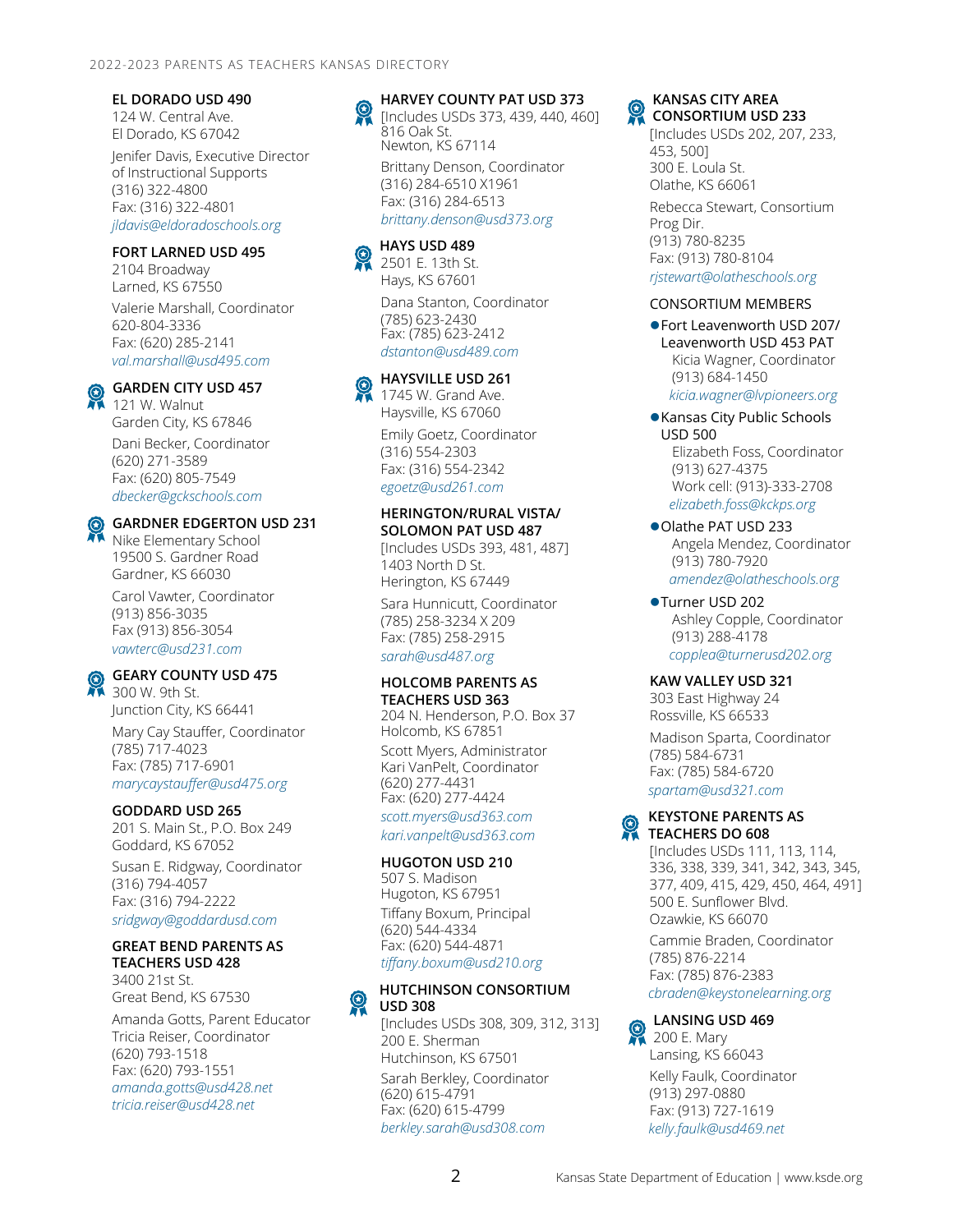#### **LAWRENCE USD 497**

1605 Davis Road Lawrence, KS 66046 Suzy Green, Coordinator

(785) 330-1651 Fax: (785) 596-6564 *[sgreen@usd497.org](mailto:sgreen@usd497.org)*

#### **LEARNING COOPERATIVE OF NORTH CENTRAL KANSAS (LCNCK) USD 333**

[Includes USDs 108,109, 224, 333, 426] 219 W. 7th St. Concordia, KS 66901

Donna Trost, Coordinator (785) 243-0959 Fax: (785) 243-8882 *[parentsasteachers@usd333.com](mailto:parentsasteachers@usd333.com)*

#### **MAIZE USD 266**

9405 W. 37th St. North Wichita, KS 67205

Michelle McAllister, Coordinator (316) 722-3105 Fax: (316) 721-5473 *[mmcallister@usd266.com](mailto:mmcallister@usd266.com)*

# **MANHATTAN-OGDEN USD 383**

2600 Kimball Ave. Manhattan, KS 66502

Brandy Kirk, Coordinator (785) 587-2058 Fax: (785) 587-2185 *[brandyk@usd383.org](mailto:brandyk@usd383.org)*

#### **MARION COUNTY PARENTS AS**

**TEACHERS USD 410** [Includes USDs 397, 398, 408, 410, 411] 812 East A St. Hillsboro, KS 67063

Becky Suderman, Coordinator (620) 947-4343 Fax: (620) 947-3263 *[becky.suderman@usd410.net](mailto:becky.suderman@usd410.net)*

#### **MULVANE USD 263**

W.D. Munson Elementary 1007 Westview Dr. Mulvane, KS 67110 Debra Reed, Coordinator (316-777-0151 Ext 1103 Fax: (316) 777-2798 *[dreed@usd263.org](mailto:dreed@usd263.org)*

# **NORTH CENTRAL KANSAS PAT CONSORTIUM USD 237**

[Includes USDs 110, 237, 392] 216 S. Jefferson Smith Center, KS 66967

Jennifer Corbett, Coordinator (785) 282-1072 Fax: (785) 392-3038 *[jcorbett@usd237.com](mailto:jcorbett@usd237.com)*

#### **NORTH OTTAWA COUNTY USD 239**

716 E. Seventh St, P.O. Box 48 Minneapolis, KS 67467

Ashley Johnson, Coordinator (785) 392-2304 Fax: (785) 392-3038 *[ajohnson@usd239.org](mailto:ajohnson@usd239.org)*

#### **NORTHWEST KANSAS**  ନ୍ଦୁ **EDUCATIONAL SERVICE CENTER DO 602**

[USDs 274, 291, 292, 293, 294, 314, 352] 703 W. Second St. Oakley, KS 67748

Pam May, Coordinator (785) 672-3125 Ext. 157 Fax: (785) 672-3175 *[pmay@nkesc.org](mailto:pmay@nkesc.org)*

# **PAOLA PAT CONSORTIUM USD 368**

[Includes USDs 288, 346, 362, 365, 367, 368, 416] 22795 W. 255th St. Paola, KS 66071

Callie Hoffman, Coordinator (913) 294-5599 Fax: 294-8001 *[callie\\_hoffman@usd368.org](mailto:callie_hoffman@usd368.org)*

#### **PRATT COUNTY PARENTS AS TEACHERS USD 382**

[Includes USDs 382, 438] 401 S. Hamilton Pratt, KS 67124

Misty Piester, Coordinator (620) 450-5305 Fax: (620) 672-4509 *[misty.piester@usd382.com](mailto:misty.piester@usd382.com)*

# **RICE COUNTY PARENTS AS**

**TEACHERS USD 405** [Includes USDs 376, 405] 800 South Workman St. Lyons, KS 67554

Kari Troyer, Coordinator (620) 257-5196 ktroyer*[@usd405.com](mailto:ktroyer@usd405.com)*

**ROCK CREEK SCHOOLS USD 323**

9353 Flush Road St. George, KS 66535 Dannielle Heideman, Coordinator (785) 494-2482 Fax: (785) 494-2492 *[heidemad@rockcreekschools.org](mailto:heidemad@rockcreekschools.org)*

#### **ROSE HILL PARENTS AS TEACHERS USD 394**

104 N. Rose Hill Road Rose Hill, KS 67133

Leslie Sissel, Coordinator (316) 737-0736 Fax: (316) 776-3309 *[lsissel@usd394.com](mailto:lsissel@usd394.com)*

#### **ROYAL VALLEY USD 337**

First and Highland Hoyt, KS 66440 Lisa Balaun, Coordinator (785) 986-6286 Fax: (785) 986-6333 *[balaunl@rv337.org](mailto:balaunl@rv337.org)*

#### **ST. JOHN-HUDSON USD 350**

505 N. Broadway St. John, KS 67576 Johnna Stanford, Coordinator (620) 546-3370 Fax: (620) 549-6289 *[stanfordj@usd350.com](mailto:stanfordj@usd350.com)*

#### **SALINA HEARTLAND EARLY EDUCATION USD 305**

700 Jupiter Salina, KS 67401 Megan Wagoner, Coordinator (785) 309-5022 Fax: (785) 309-5001 *[megan.wagoner@usd305.com](mailto:megan.wagoner@usd305.com)*

#### **SCOTT COMMUNITY SCHOOLS USD 466**

410 E. 8th St. Scott City, KS 67871

Kyley Whittaker, Coordinator (620) 872-7660 Fax: (620) 872-7609 *[kwhittaker@usd466.org](mailto:kwhittaker@usd466.org)*

#### **SHAWNEE MISSION USD 512**

6701 W. 83rd St. Overland Park, KS 66204

Leigh Anne Neal, Chief of Early Learning/Sustainability (913) 993-6412 Fax: (913) 993-2699 *[leighanneneal@smsd.org](mailto:leighanneneal@smsd.org)*

#### **GROWING FUTURES EARLY EDUCATION CENTER**

8155 Santa Fe Dr. Overland Park, KS 66204 Terrie Vanzandt-Travis, MSW, Executive Director Tanesha Thompson, Family and Community Partnership Coordinator (913) 649-9714 Fax: (913) 649-3485 *[ttravis@growingfutureseec.org](mailto:ttravis@growingfutureseec.org)*

*[tthompson@growingfutureseec.org](mailto:tthompson@growingfutureseec.org)*